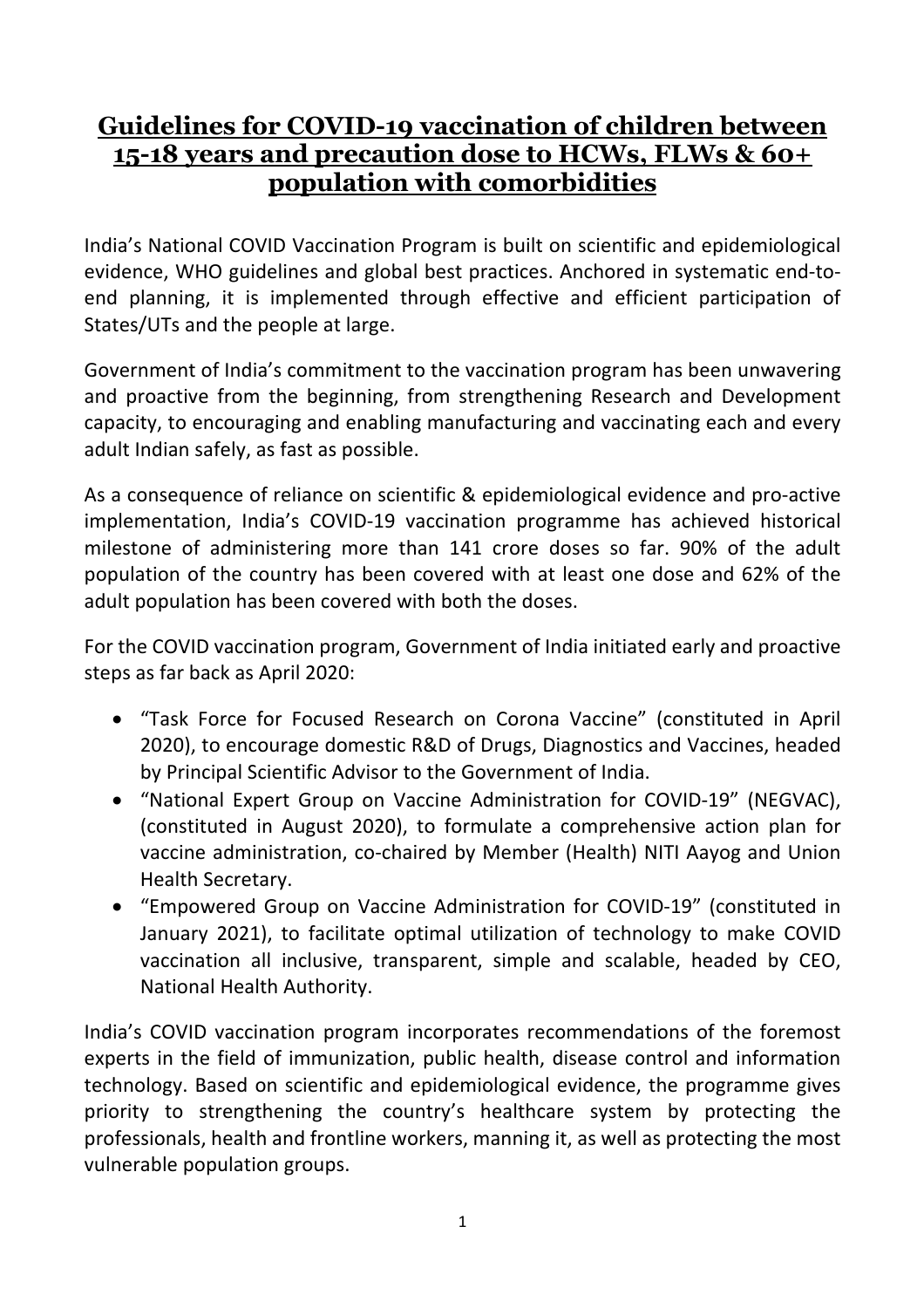COVID vaccination in the country commenced with vaccination to all Health Care Workers. The program was expanded with time to include vaccination of Front Line Workers, citizens more than 60 years of age, citizens more than 45 years of age, and eventually citizens more than 18 years of age.

Under the National COVID Vaccination Program, from 16th January to 30th April 2021, 100% of vaccine doses were procured by Government of India and provided free of cost to State Governments. State Governments were in turn to administer vaccination free of cost to defined priority groups. To increase the pace of vaccination, participation of private hospitals was also enlisted where individuals could also choose to get vaccinated at a prescribed rate.

In response to the suggestions of many State Governments to be permitted the flexibility to procure vaccine directly and administer them as per their own prioritization based on local requirements, Government of India revised the Guidelines. Under the revised Guidelines effective from 1st May, 2021, Government of India was procuring 50% of the vaccine produced and was continuing to provide them to States free of cost for administering to priority groups. The State Government and private hospitals were also empowered to directly procure from the remaining 50% vaccine pool.

Many States subsequently communicated that they were facing difficulties in managing the funding, procurement and logistics of vaccines, impacting the pace of the National COVID Vaccination Program. It was also noted that smaller and remoter private hospitals also faced constraints.

Keeping in view the aforesaid aspects, the experiences gained from 1st May 2021 and the repeated requests received from States, the Guidelines for National COVID Vaccination Program were reviewed and revised. These Revised Guidelines became effective from 21st June 2021.

Under the Revised Guidelines, Government of India procured 75% of the vaccines being produced by the manufacturers in the country and provided it free of cost to States/UTs as has been the case from the commencement of the National Vaccination Programme. These doses were administered by the States/UTs free of cost to all citizens as per priority through Government Vaccination Centres.

Vaccine doses provided free of cost by Government of India have been allocated to States/UTs based on criteria such as population, disease burden and the progress of vaccination. Wastage of vaccine has affected the allocation negatively.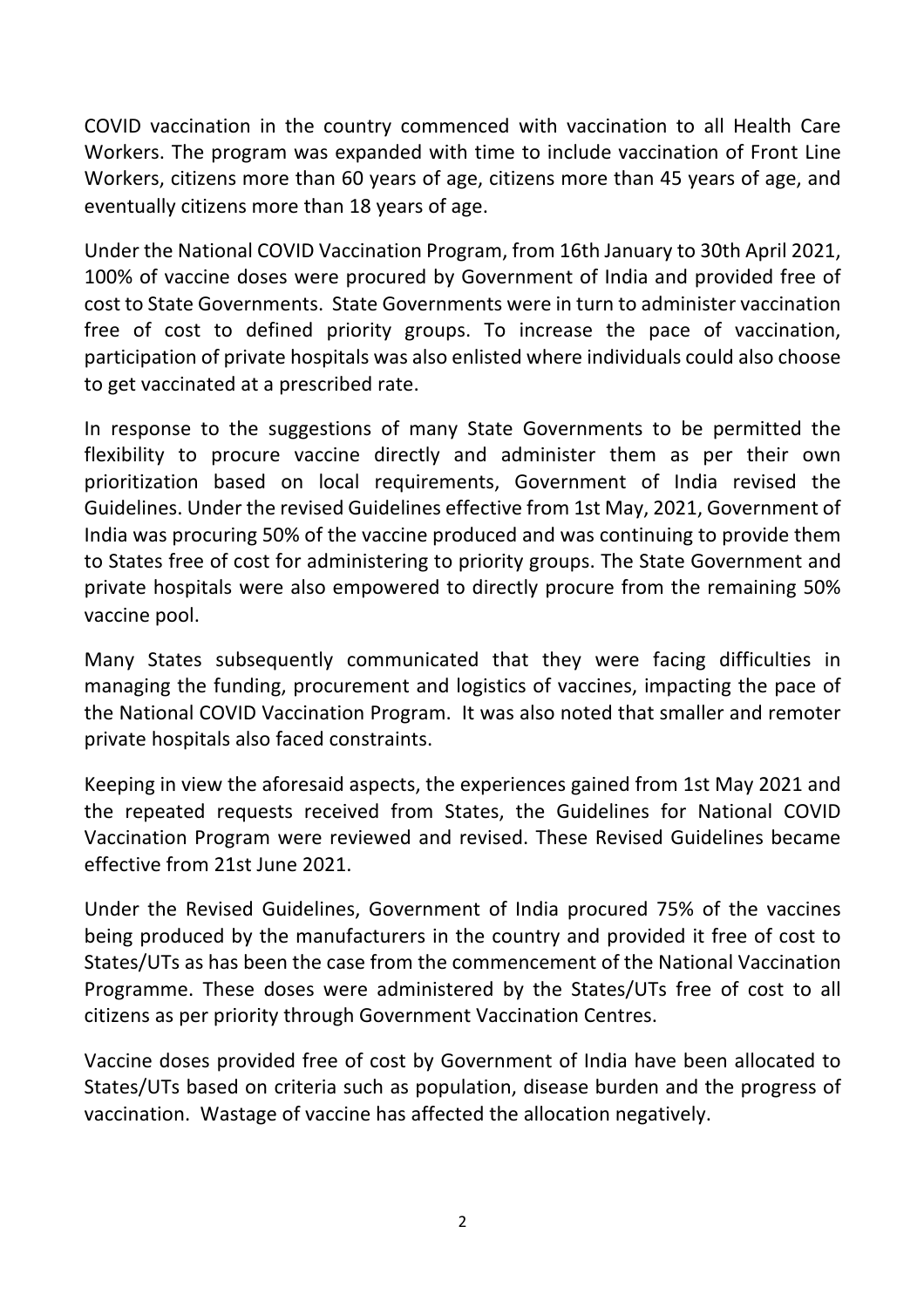Government of India has also provided States/UTs advance information of vaccine doses to be supplied to them. States/UTs were expected similarly, to further allocate doses well in advance to districts and vaccination centers. They were also expected to put in the public domain the information about the above availability at district and vaccination center level, and widely disseminate it among the local population, maximizing the visibility and convenience of citizens.

In order to incentivize production by vaccine manufacturers and encourage new vaccines, domestic vaccine manufacturers were given the option to also provide vaccines directly to private hospitals. This was restricted to 25% of their monthly production. Later on, it emerged that the off take of private hospitals was much below the aforesaid 25%. Therefore, the Govt. of India procured more than 75% of vaccines being produced by the manufacturers in the country. These vaccines were provided free of cost to the States/UTs.

All citizens irrespective of their income status have all along been entitled to free vaccination. Those who have the ability to pay are encouraged to use private hospital's vaccination centres.

The CoWIN platform provides every citizen the facility of conveniently and safely prebooking vaccination appointments. All government and private vaccination centers also provide onsite registration facility, available both for individuals as well as groups of individuals, for which detailed procedure have been finalized and published by States/UTs, in order to minimize any inconvenience to citizens.

Keeping in view the recent global surge of COVID-19 cases, detection of Omicron variant which has been categorized as a Variant of Concern (VOC), scientific evidence, global practices and the inputs/suggestions of 'COVID-19 Working Group of National Technical Advisory Group on Immunization (NTAGI)' as well as of 'Standing Technical Scientific Committee (STSC)' of NTAGI it has now been decided to further refine the scientific prioritization & coverage of COVID-19 vaccination as follows:

- 1. COVID-19 Vaccination of children in the age-group of 15-18 years to be started from 3<sup>rd</sup> January 2022. For such beneficiaries, vaccination option would be "Covaxin" only.
- 2. As a matter of abundant precaution, for those Health Care Workers (HCWs) & Front Line Workers (FLWs) who have received two doses, another dose of COVID-19 vaccine would be provided from  $10<sup>th</sup>$  January 2022. The prioritization and sequencing of this precaution dose would be based on the completion of 9 months i.e. 39 weeks from the date of administration of  $2^{nd}$  dose.
- 3. All persons aged 60 years and above with comorbidities who have received two doses of COVID-19 vaccine, will on Doctor's advice be provided with a